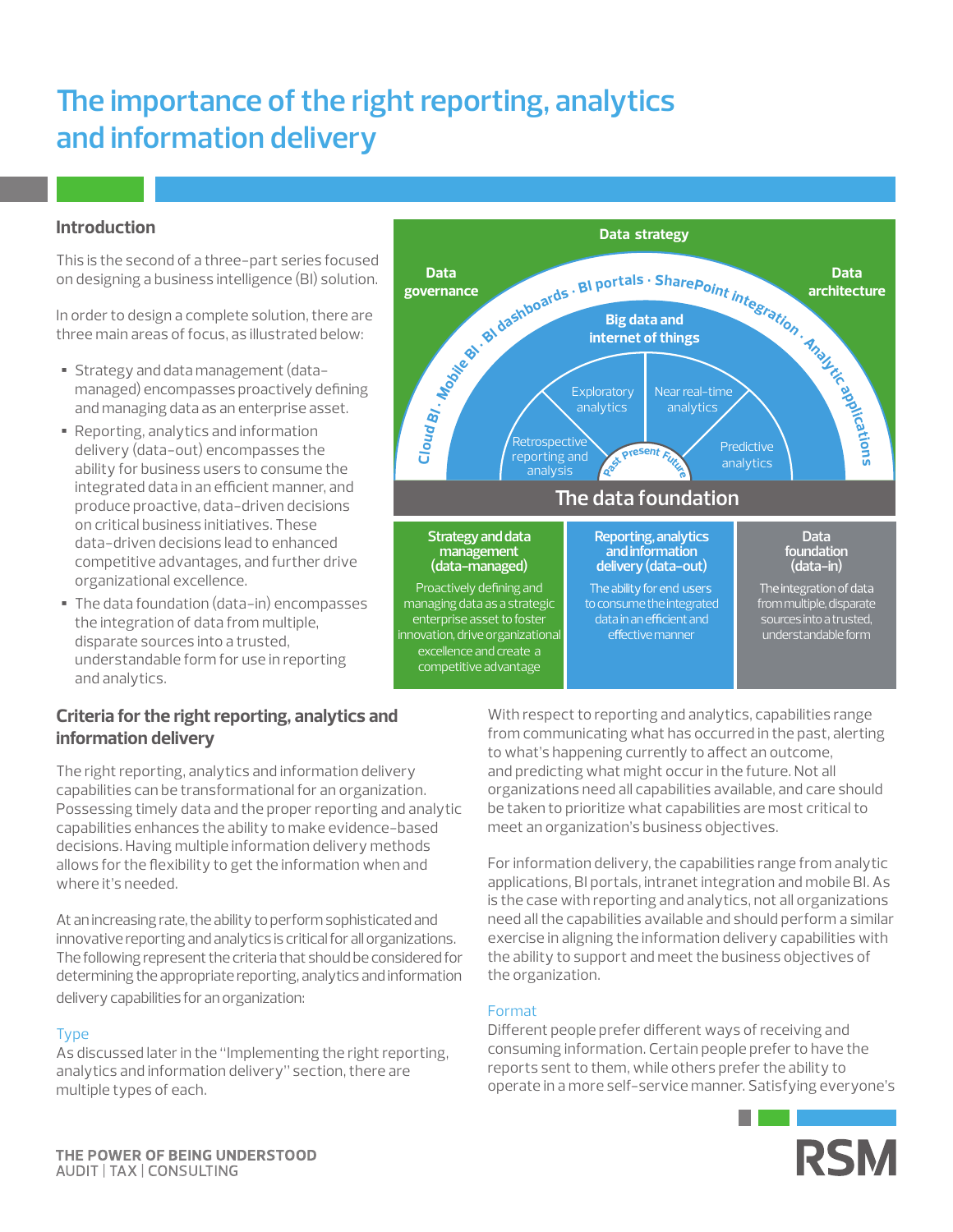preference can be a Catch-22. While some formats might provide an increase in overall productivity, they can be costly. Providing formatting options for reporting and analytics capabilities is important, but should be a balance between the total cost of ownership and the ability to support the organization's business objectives.

### Time

Timely information is critical to make the most informed business decisions. The closer the information received is to the time the information was created is generally preferred. However, implementing real-time or even nearly real-time reporting can cost more than the benefits received. As discussed later, the latency of the data must be examined with respect to the ability to support the organization's business objectives.

## Content

Organizations generally have a significant amount of data available to them for use in decision-making. One of the key benefits of BI is to provide a mechanism to synthesize the information from a variety of sources into a single, integrated view to help make decisions. BI can also help people access the information they need to perform their jobs and make informed decisions without suffering from information overload.

# **Benefits of the right reporting, analytics and information delivery**

As stated earlier, reporting, analytics and information delivery can have a transformational impact on an organization. It can fundamentally change the way in which people perform their jobs and the way in which an organization makes decisions.

## Targeted delivery of data, reporting and analytics capabilities

In many organizations, people must filter through the mass of organizational data to find the information they need. This is not only a drain on an organization's resources, but can also significantly reduce the time spent performing the needed analysis to make business decisions. Targeting data, reporting and analytic capabilities to a person's role and group in an organization allows for increased time to perform analysis.

#### Increased productivity

Targeting the right reporting and analytics capabilities can significantly increase organizational productivity. Additionally, providing an information delivery method that matches the person's preferred method of consuming data can also greatly increase productivity. For example, if an organization has a largely mobile workforce, providing access to data, reporting and analytics on smartphones and tablets allows people to have the data and capabilities wherever they are instead of only when they are at their desks.

#### Employee satisfaction

In many organizations, people spend a great deal of time manually gathering and creating the reporting and analytics they need to do their jobs instead of performing analysis to make decisions. This can be a significantly frustrating situation. In addition, if the only place they can access

reporting and analytics capabilities is in the office, people can feel chained to their desks.

Integrating capabilities, such as mobile BI, can free people up to perform their jobs both within and outside the typical office environment. Providing targeted delivery of reporting and analytic capabilities and flexible information delivery can significantly improve overall job satisfaction.

## Improved analysis and decision-making

Providing the right reporting, analytics and information delivery capabilities gives people the time to perform the required analysis to make informed decisions. In fact, instead of doing the minimum required analysis, people can develop more sophisticated and innovative analytics. Having the time to perform analysis instead of manually creating static reports can provide a significant boost to innovation within an organization.

### Increased organizational communication and collaboration

The proper reporting, analytics and information delivery capabilities can free people to perform more in-depth analysis. Another potential benefit is improving organizational communication and collaboration. Everyone operating on the same reporting, analytics and information delivery framework (based on the same data foundation) facilitates a common understanding of the information of the organization. When this trust is established, people will inevitably spend time analyzing the results instead of critiquing the source of the reporting and analysis. This focuses the discussions in the right direction—making the right business decisions.

# **Consequences of the lack of reporting, analytics and information delivery**

The lack of appropriate reporting, analytics and information delivery capabilities can have significant adverse effects on an organization. These can be viewed largely as having the opposite impact of the benefits listed earlier:

#### Information overload

Having to manually filter through the organization's information and then quickly cobble together reporting and analysis can result in erroneous results due to human error or different understandings of data.

#### Making less than optimal business decisions

When proper time is not allotted to doing thorough analysis, the result can be making business decisions based on incomplete and even conflicting information. Nothing is more frustrating for decision-makers than getting multiple analyses that provide different answers to supposedly the same question. Additionally, not having the information when needed in a readily usable format can result in making decisions based on the most current information, rather than the correct information.

#### Distrust in organizational data

Manual reporting and analytics can give significant latitude to the individual creating them for definition and interpretation. When this is the standard across an organization, conflicting results are inevitable. This, in turn, can cause inherent distrust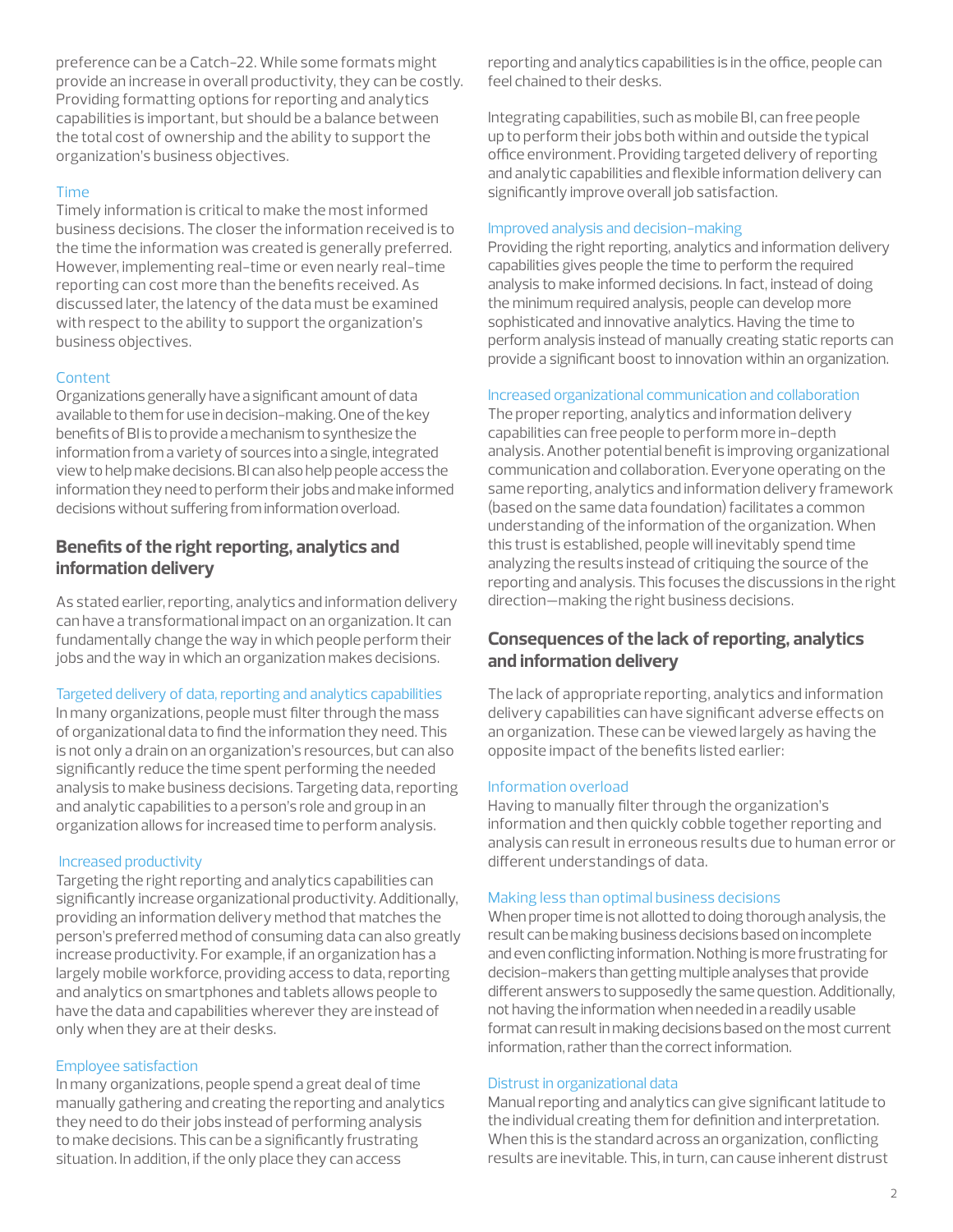in the organization's data. Even worse, it can cause paralysis in decision-making, while determining which report or analysis to use.

## Reduced productivity

As stated earlier, the right reporting, analytics and information delivery can be transformational for an organization. Unfortunately, not having the right capabilities in place can significantly reduce overall organizational productivity. Manual reporting and analytics, poor information delivery, and information overload all contribute to an environment where very little time is spent on analysis. Couple these with the inherent distrust in reporting and analytics, where conflicting results are far too prevalent, and there will undoubtedly be a significant amount of time reconciling results versus performing in-depth analysis.

## Reduced employee satisfaction

Employees who can perform sophisticated and innovative analysis are invaluable to an organization. They provide the decision-making process with critical information that is well-thought-out and reliable. Subjecting them to an environment where the right reporting and analytic capabilities are not readily available can cause significant frustration. In addition, decision-makers who do not have the proper reporting and analytics also become frustrated. Finally, requiring people to only be able to perform reporting and analytics in the traditional office environment can result in people feeling trapped.

# **Implementing the right reporting, analytic and information delivery**

Implementing the right reporting, analytics and information delivery is paramount to making evidence-based decisions. However, deciding on which capabilities to utilize can be a daunting task to many organizations. If the capabilities are examined as a set of categories, selecting which underlying capabilities are needed can become much more apparent. The diagram below outlines logical groupings of capabilities.

While the reporting and analytics categories are illustrated separately from the information delivery capabilities, the two should be examined together when developing the overall strategy and approach.

Having the right mix of reporting and analytics capabilities is critical in the decision-making process. In the "Criteria for the right reporting, analytics and information delivery" section earlier, the concepts of the right type, format, timeliness and content of reporting and analytics were discussed. However, other considerations should include:

### Past, present, future

Reporting and analytics can focus on understanding the past, providing the ability to effect current outcomes and trying to predict the future events. Different types of reporting and analytics can provide one or more of these capabilities. Usually, it is advisable for an organization to understand what has historically occurred before venturing into the more sophisticated and complex areas of nearly real-time reporting and predicting future events.

### Different types of users can require different capabilities

Most organizations have a diverse user population that can be loosely grouped into several categories. First, the majority of users are generally information consumers. They prefer to access the reports and typically perform minimal analytics (the deeper analytics are usually performed by others). Reports can be delivered to these users in a number of ways, including dashboards, emails, intranet, etc.

The second user group is more apt to perform deeper analytics. They require the ability to modify and run existing reports and drill from a summary level to a greater level of detail.

The third group of users can be considered power users and require not only the capabilities of groups one and two, but also the ability to create their own reports, analytic applications and dashboards. Understanding the user base and the required capabilities is an important factor in developing the overall reporting and analytics platform.

In order make sense of the range of capabilities available, reporting and analytics can be classified into the following buckets of capabilities:

• Retrospective reporting and analytics Retrospective reporting and analytics focus on what has occurred in the past and why it occurred. This set of capabilities is the logical and critical first step to developing enterprise reporting and analytics. If an organization's retrospective reporting and analytics is not in place, the initial effort should focus there in most cases.

| <b>Components of reporting, analytics and information delivery</b> |                          |                                     |                         |                      |  |
|--------------------------------------------------------------------|--------------------------|-------------------------------------|-------------------------|----------------------|--|
| <b>Mobile BI</b>                                                   | Analytic applications    | <b>Business intelligence portal</b> |                         | Intranet integration |  |
| <b>Delivery</b>                                                    |                          |                                     |                         |                      |  |
| <b>Reporting and analytics</b>                                     |                          |                                     |                         |                      |  |
| Retrospective reporting<br>and analytics                           | Exploratory<br>analytics | Near real-time<br>reporting         | Predictive<br>analytics | <b>Big</b><br>data   |  |

# **Reporting and analytics**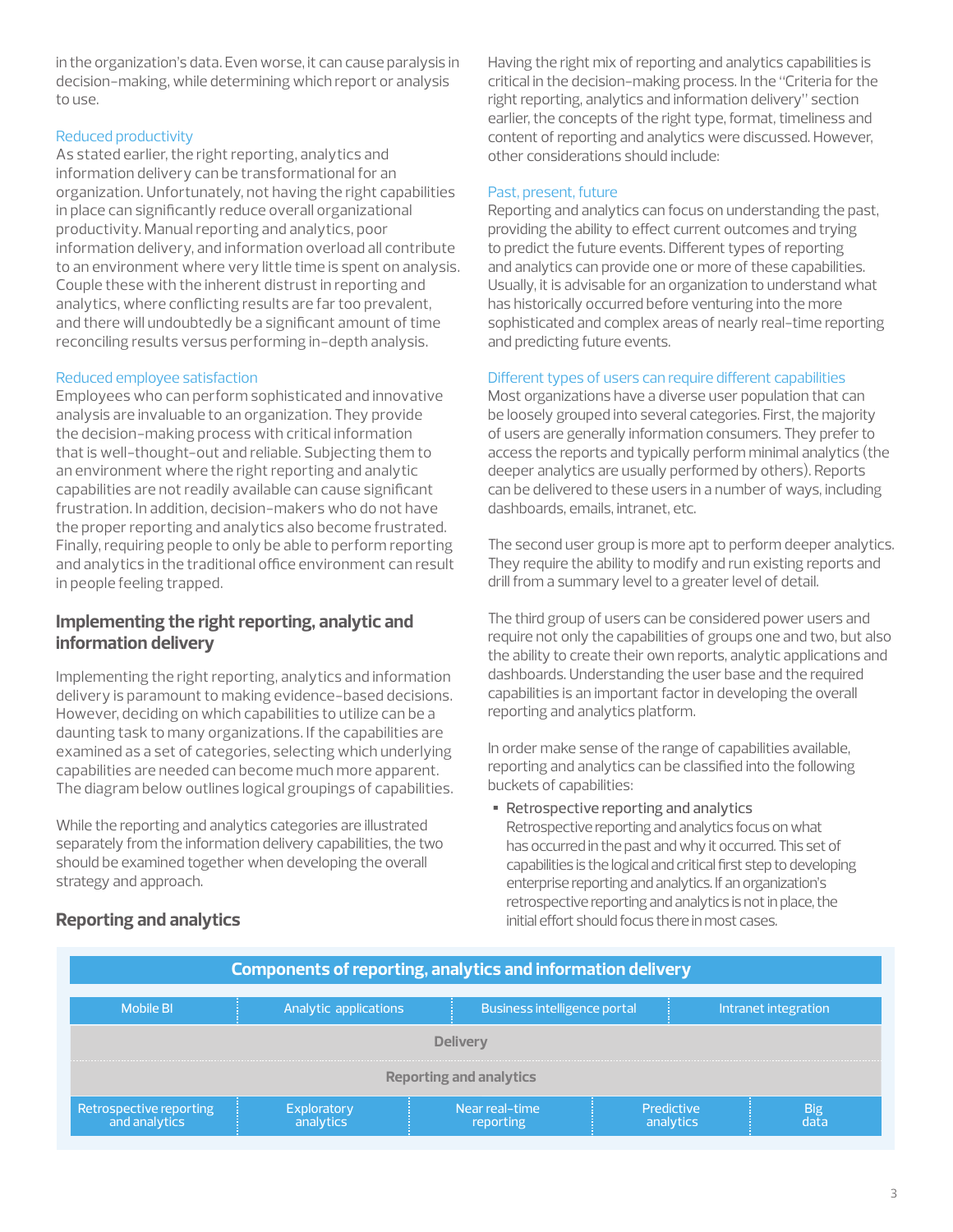Examples of retrospective reporting and analytics include standard reports, ad hoc reporting, trend reporting, dimensional reporting and analytics (drill up and drill down), dashboards, and scorecards.

## • Exploratory analytics

Exploratory analytics focus on identifying patterns in data that provide insights into an organization that are not usually possible through retrospective reporting and analytics. Exploratory analytics can also provide key inputs (such as statistical analysis, data correlations and predictive algorithms) into advanced or predictive analytics.

Examples of exploratory analytics include data mining, data discovery, correlation analysis, statistical analysis, cluster analysis and geospatial analysis.

• Nearly real-time reporting and alerting

Nearly real-time reporting focuses on what is currently occurring, with the intent of intervening to affect an outcome. In most cases, this is through a notification (such as an alert) of a condition that provides a timesensitive window to take action to affect events

Examples of nearly real-time reporting include alerting, workflow and decisioning.

## • Predictive analytics

Predictive or advanced analytics focus on examining past and current events in order to try and predict the probability of certain future events occurring. Predictive analytics often relies as heavily on external data as it does on internal data to develop models. Both retrospective reporting and exploratory analytics provide valuable inputs into predictive analytics.

Examples of predictive analytics include predictive models, scenario and simulation planning, and forecasting.

#### • Big data

Big data is a term without a current consensus definition in the marketplace. Some definitions center on huge volumes of data, while others focus on things such as integrating structured and unstructured data, providing predictive capabilities, or enabling nearly real-time analytics.

However, under the buckets of capabilities listed earlier, many of these focus areas are already addressed, often through traditional BI tools. Big data is, in reality, driven by the need to deal with integrated data that is so complex that traditional BI technologies cannot process it in a timely manner to be useful to the data consumer. This complexity can be driven by any combination of the volumes, variety or velocity of the data.

From a BI technology perspective, these buckets of capabilities are not necessarily mutually exclusive and, often, a single BI tool can fulfill multiple categories. By looking at the capabilities and focusing on each of them, a more informed technology decision can be made.

# **Information delivery**

Gone are the days when employees sat at their desks for eight hours a day. Today's decision-makers are mobile and demand the ability to have information wherever they are working. By providing people with information at their fingertips, overall productivity and employee satisfaction tend to rise.

A range of options exists for the delivery of information and BI capabilities to data consumers. In order to make sense of the range capabilities available, information delivery can be classified into the following buckets of capabilities:

## BI portal and dashboard

One of the most common delivery methods for BI is through a portal or dashboard interface. These can be tailored to meet the needs of a wide range of users. Often specific tabs are developed to suit the different information consumption preferences of different users. For example, some users prefer their information to be displayed at a high level or lean towards a more data visualization-centric approach. They can then select which areas to drill down to for more granular levels of detail. Others prefer to have an inventory of reports they can access to get to a greater level of detail immediately.

These reports often have capabilities such as filters and parameters that can be modified by the end users. Finally, a smaller population of users prefers the ability to create their own reports and analytics. All of these can be developed independently, but using a dashboard to deliver the BI capabilities in a single framework can be much more efficient and effective.

#### Intranet integration

Many organizations have already invested in an intranet that serves as the main information delivery method for the enterprise. In these cases, the organization often prefers to further leverage that investment and integrate BI capabilities. There are benefits to this, as many intranet frameworks have features such as single sign-on and built-in security that can be leveraged by the BI environment. Some intranet technologies, such as SharePoint, also offer additional reporting, analytics and information delivery capabilities.

#### Analytic applications

Often, BI capabilities are delivered through an analytic application designed for a specific business use or challenge. Analytic applications also offer the ability to couple capabilities such as workflow with BI capabilities to provide a more complete solution for a specific user group. Examples include BI technologies that are often used for budgeting and forecasting applications, revenue cycle analytics and marketing applications.

#### Mobile BI

Increasingly, users require the ability to have information delivered to them wherever they are. The popularity of smartphones and tablets allows workers to be more mobile and, accordingly, they want the ability to access the information they need to perform their jobs on the go. Mobile